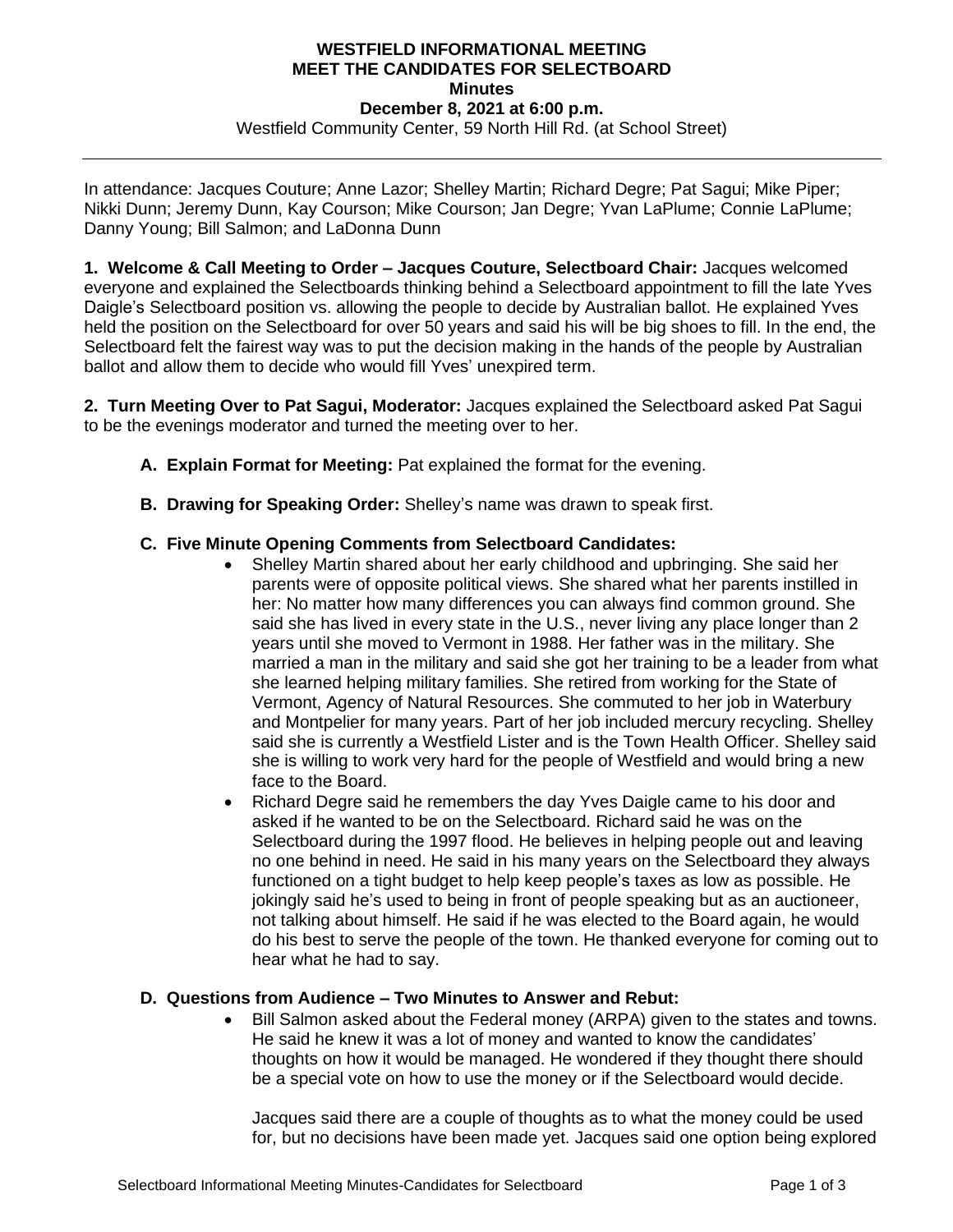is digitizing the land records in the Town Clerks vault. Anne added another idea is adding internet connections to the areas which are lacking connectivity in town.

Richard responded saying the people should be asked how they think the money should be used.

Shelley responded that she agreed with Richard. She said that's part of being transparent.

• Connie LaPlume thanked Richard for putting up the lights and decorating the Common for the holidays.

Richard responded saying he was just one of the people involved with helping. He said Mike Piper had also helped as well as Dan McAvinney.

Jacques commented what a great community we have. Everyone pulls together. He used how people have stepped up to help at the Recycling Center since Yves passing as an example.

• LaDonna Dunn asked what areas the candidates thought needed improvement in our community and how they could contribute towards improving that area.

Shelley thought internet connectivity needs improvement. She also felt the vacant/abandoned house in the village in disrepair needs to be addressed. She felt she would be able to help improve this in her capacity as Town Health Officer. She stated she is working with the State Fire Marshal to see what can be done about the situation.

Richard also felt the abandoned house was a concern for the town. He said he used to cut the grass to keep it looking as nice as possible. He thought working with the Zoning Board to see what else could be done would be a good idea. He also thought there needs to be better internet connections on North Hill Road and Kennison Road.

Jacques commented it's been tough for the town to do anything about the abandoned house because the taxes have been paid each year.

**E. Final One Minute Statement from Candidates:** The candidates both said they had nothing more to add.

- **3. Public Comment:** The Candidates were thanked for attending and sharing their thoughts.
- **4. Other Business:**

**A. 12/15/21 Election Day Voting by Australian Ballot (9 am – 7 pm @ Community Center) & Absentee Voting – LaDonna Dunn, Town Clerk:** LaDonna explained voters can request absentee ballots by mail or come to the office and request a ballot to take home. They can also vote before Election Day at the office. She explained the Election Day procedures and said after the polls close at 7 p.m. the ballots will be counted and the results will be posted on the town website at [www.westfield.vt.gov](http://www.westfield.vt.gov/) as well as posted at the Westfield General Store, Westfield Post Office and announced on the Town of Westfield, Vermont Facebook page.

**5. Adjourn:** The meeting adjourned at 6:45 p.m.